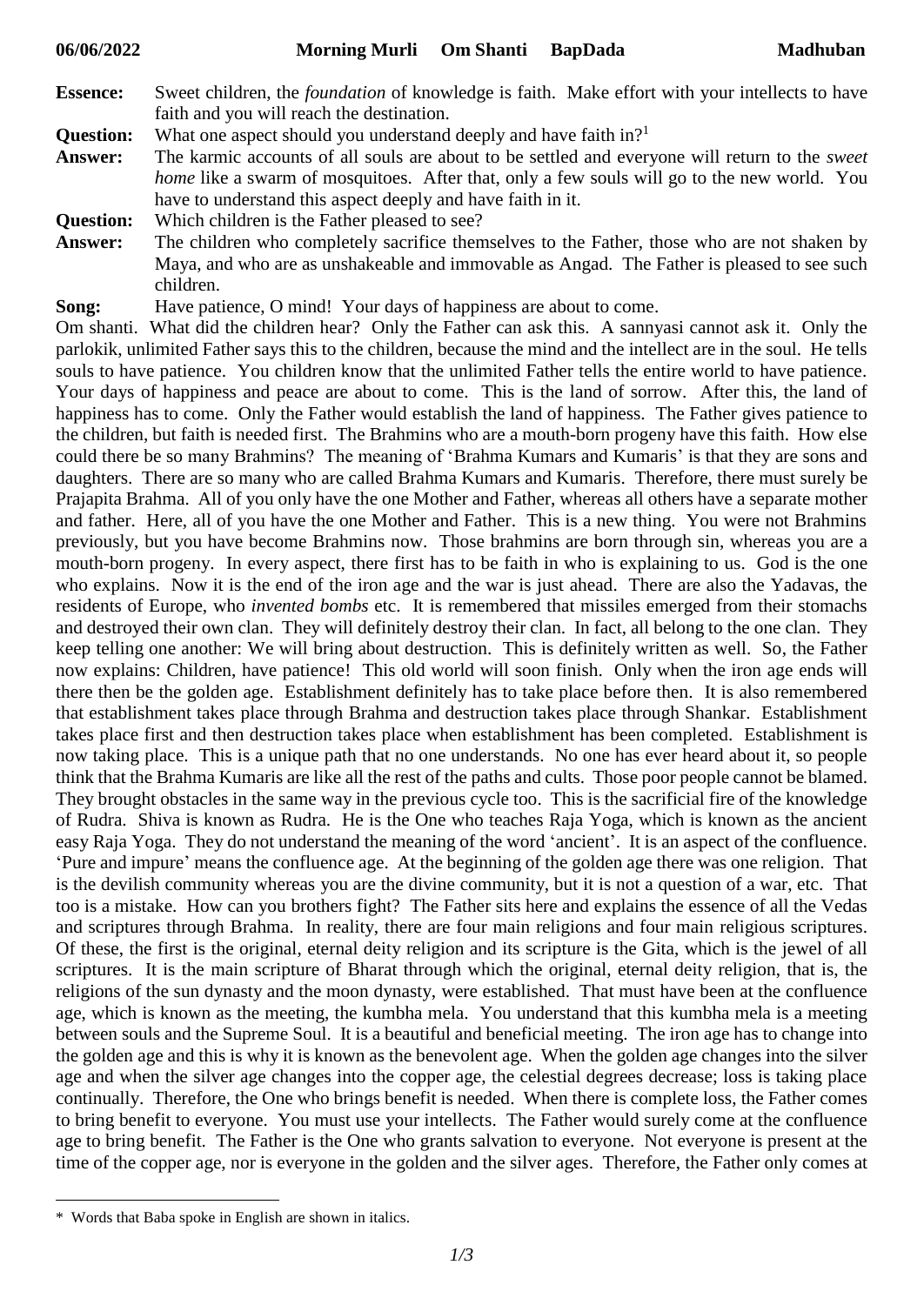the end, when all souls have come down. The Father comes and gives you patience. You children say: Baba, there is a lot of sorrow in this old world, so take us away quickly. The Father says: No children! This *drama* is predestined. You cannot instantly change from corrupt to elevated; your intellects have to develop faith and you then make effort. It is true that liberation-in-life is received in a *second*. As soon as you become a child, it means you claim a right to the inheritance. However, the status there is still numberwise and, in order to claim a high status, you have to make effort and study. It is not that the karmateet stage will be achieved instantly, for you would then have to leave your bodies; that is not the *law*. You have to battle very well with Maya. You know the war may continue for 8, 10, or even 15 years. Your war is with Maya and the Father will stay here for as long as your war continues. The *results* of those who conquered Maya and to what extent each one will have reached his karmateet stage will be revealed at the end. The Father says: As much as possible, remember your home, the land of peace. That is the land beyond sound. You children now have happiness in your intellects. You understand how this *drama* is created. You also understand the three worlds. This is not in anyone else's intellect. Baba has also studied many scriptures etc., but these things were not in his intellect then. He studied the Gita, etc., but it was not in his intellect that we are residents of the supreme region, the faraway land. It is now we have come to know that our Baba, who is called the Supreme Father, the Supreme Soul, resides in the supreme region. Everyone remembers Him: O Purifier, come! No one can return home. It is like a maze: wherever people go, they come to a wall and cannot reach their destination. When they get tired, they cry out: Someone, show us the path! No matter how much they study the Vedas and scriptures, or how many pilgrimages they go on, they still do not understand where they are going. They simply say that such-and-such a person has merged into the light. The Father explains: No one is able to return home. When it is time for the play to end, all the *actors* come onto the *stage*. This is the law. They all line up in their costumes. They show their faces and then remove their costumes and run home. Later, they *repeat* those same *parts*. This is an unlimited play. You are now becoming soul conscious. You understand: I, the soul, will shed this body and take on the next. Everyone takes rebirth. You have adopted 84 names in 84 births. This play has now ended. Everyone has reached the state of decay. It will *repeat* once again. The *history* and *geography* of the *world* will *repeat* once again. You understand that your *parts* are now to finish and you will return home. The Father's orders are no less. The Father, the Purifier, sits here and explains: Children, I show you a very easy method. Whether sitting or moving, let your hearts remain aware you are *actors* and that you have now completed your 84 births. The Father has now come to make us beautiful, to change us from humans into deities. We are making impure ones pure. We have changed from impure to pure innumerable times and will continue to do so. This *history* and *geography repeat*. Those of the deity religion will come first. The *sapling* is now being planted. We are incognito. What *ceremonies* etc. could we have? Internally, we have *knowledge* and experience happiness. Our deity religion, the leaves of the tree have now become corrupt, they have become corrupt in their religion (dharma) and actions (karma). The dharma and karma of the people of Bharat used to be elevated. Maya never made them commit sins there; that was the world of pure charitable souls, where Ravan did not exist. Their actions were neutral actions. Later, in the kingdom of Ravan, actions started to become sinful. There, there cannot be sinful actions; no one can be corrupt. You children become the masters of the world through the power of yoga and by following shrimat. No one can become a master of the world through physical power. You understand that if they were to come together, they could become the masters of the world, but that is not *part* of the *drama*. They show two cats fighting and a monkey taking the butter from between them. You have had visions of Krishna with butter in his mouth. He receives the butter of the kingdom of the world. The battle is between the Yavanas and the Kauravas. You see this happening now. If they read in the newspapers that there was great violence against someone, others would instantly go and kill someone or other. To begin with, there was only one religion in Bharat. How did the kingdoms of all those other religions come about? The *Christians* were *powerful* which is why they ruled. In fact, Ravan has now taken over the entire world. This is an incognito aspect. These things are not written in the scriptures. The Father explains: These vices are your enemies for half the cycle; you receive sorrow from them from their beginning, through the middle to their end. This is why sannyasis also say that happiness is like the droppings of a crow. However, they do not know there is constant happiness in heaven. The people of Bharat know of this; that is why when someone dies they say he has gone to heaven. There is so much praise of heaven, and so this must definitely be a play. However, if you tell someone he is a resident of hell, it would upset him. It is such a *wonderful* thing! They say with their own lips that someone has become a resident of heaven, which means that he must have left hell. However, why do you then invoke them and feed them things of hell? Because if they are in heaven, they would have